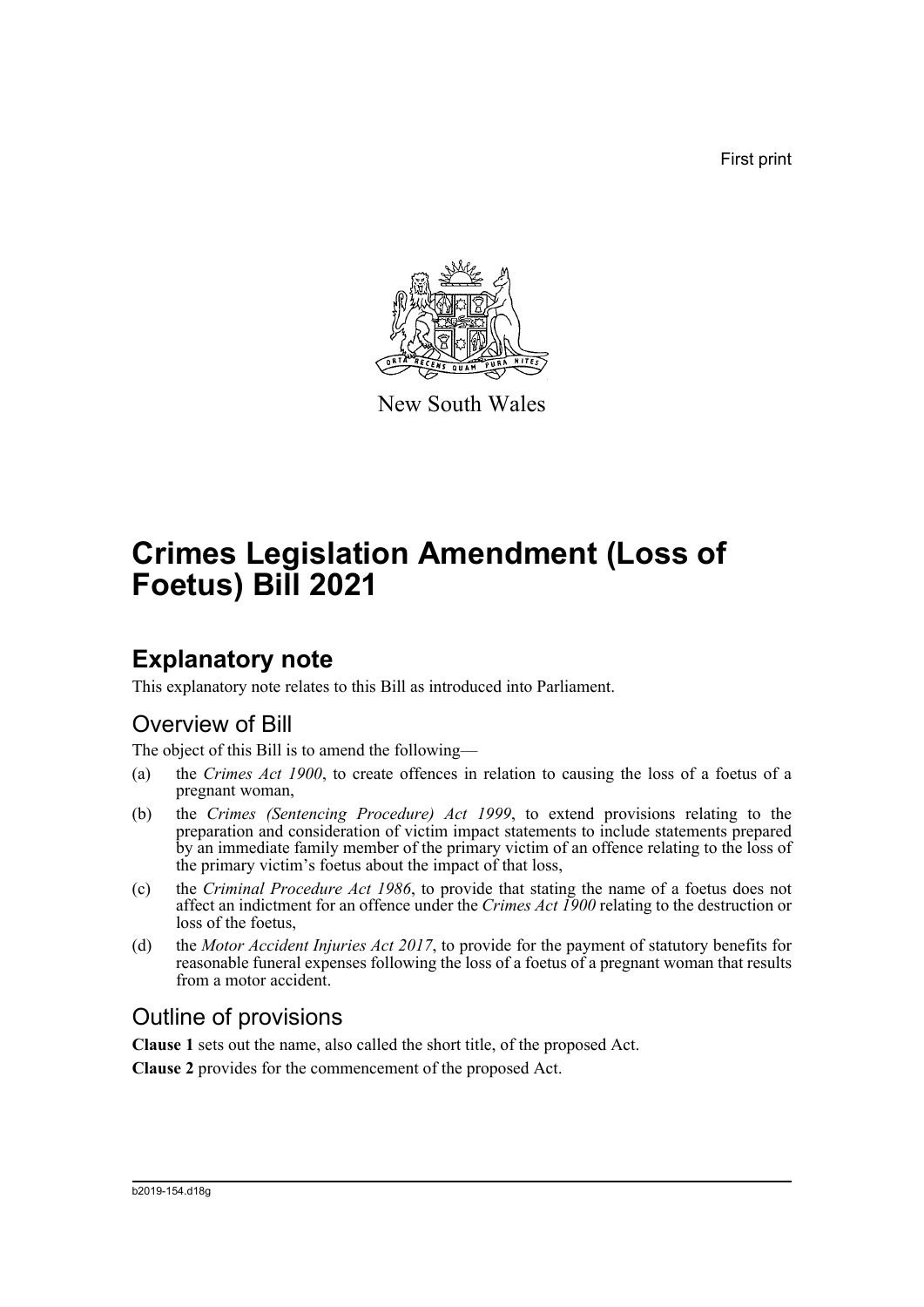# **Schedule 1 Amendment of Crimes Act 1900 No 40**

**Schedule 1[1]** inserts proposed sections 54A and 54B that create offences in relation to causing the loss of a foetus.

For the purposes of the proposed sections, a *foetus* is defined as a foetus—

- (a) of at least 20 weeks' gestation, or
- (b) if it is not possible to reliably establish the period of gestation—that has a body mass of at least 400 grams.

A person commits an offence against proposed section 54A if the person's act or omission constitutes an offence involving physical elements of causing grievous bodily harm to a person and the act or omission causes the loss of a foetus of a pregnant woman. The maximum penalty under proposed section 54A is the total of the maximum penalty for the relevant grievous bodily harm provision and 3 years' imprisonment (the *total maximum penalty*).

In a proceeding for an offence under proposed section 54A, there is no requirement for the prosecution to prove the defendant knew, or ought reasonably to have known, the woman was pregnant, unless the knowledge is an element of the relevant grievous bodily harm provision.

In addition to the offence of causing the loss of a foetus, the person may be charged and convicted of another offence under the *Crimes Act 1900* if the act or omission caused other injuries to the pregnant woman. A court, in sentencing a defendant for an offence under proposed section 54A and another offence committed against the pregnant woman arising from the same act or omission, may take into account any other injuries caused to the pregnant woman by the act or omission, but may not impose a sentence that is more than the total maximum penalty.

A person commits an offence against proposed section 54B if—

- (a) the person's act or omission constitutes an offence under certain sections of the *Crimes Act 1900* relating to homicide, and
- (b) the victim of the offence is a pregnant woman, and
- (c) the act or omission includes causing the loss of the pregnant woman's foetus.

A person is only able to be charged with an offence under proposed section 54B if the person is also charged with an offence under a specified homicide provision in relation to the same act or omission. The maximum penalty under proposed section 54B is 3 years' imprisonment. In a proceeding for an offence under proposed section 54B, there is no requirement for the prosecution to prove the defendant knew, or ought reasonably to have known, the woman was pregnant.

Proposed sections 54A and 54B do not apply to—

- (a) the termination of a pregnancy under the *Abortion Law Reform Act 2019*, or
- (b) an act or omission of a pregnant woman that results in the loss of the woman's foetus.

**Schedule 1[2]** provides proposed sections 54A and 54B only apply to an offence alleged to have been committed on or after the commencement of the sections.

### **Schedule 2 Amendment of Crimes (Sentencing Procedure) Act 1999 No 92**

**Schedule 2[1]** amends the definition of *family victim* for the purposes of the *Crimes (Sentencing Procedure) Act 1999*, Part 3, Division 2 to include an immediate family member of a pregnant woman who was the primary victim of an offence relating to the loss of the pregnant woman's foetus, regardless of the gestational age of the foetus.

**Schedule 2[2]** extends the particulars that may be included in a victim impact statement by a family victim to include, in relation to an offence relating to the loss of a foetus of a pregnant woman, the impact of the loss of the foetus on the family victim and other members of the immediate family of the primary victim.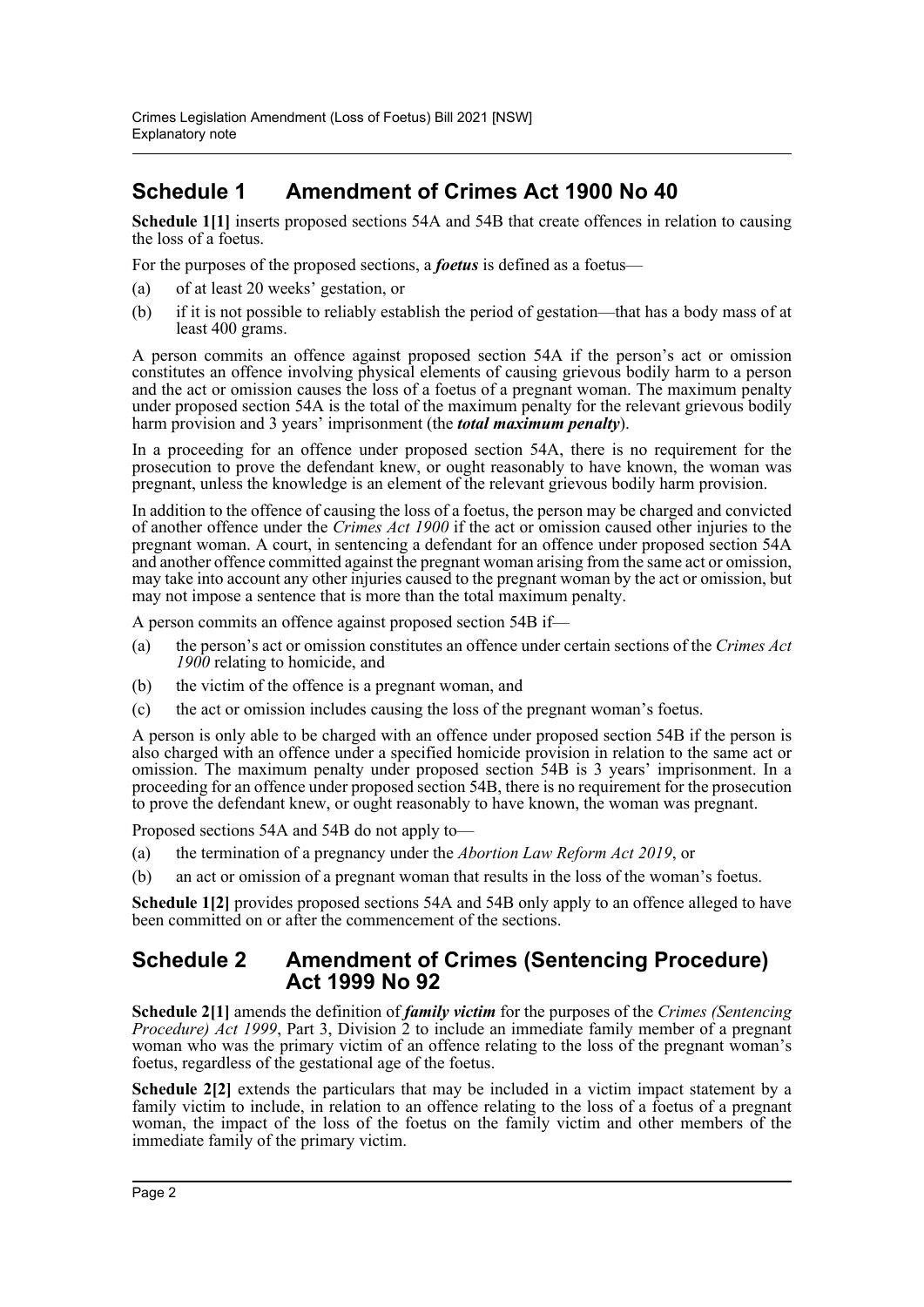**Schedule 2[3]** provides that the amendments made to the *Crimes (Sentencing Procedure) Act 1999* only apply to proceedings commenced after the commencement of the amendments.

### **Schedule 3 Amendment of Criminal Procedure Act 1986 No 209**

**Schedule 3[1]** provides that an indictment for an offence under the *Crimes Act 1900* relating to the destruction or loss of a foetus, regardless of the gestational age of the foetus, is not bad, insufficient, void, erroneous or defective on the ground the indictment stated the name of the foetus.

**Schedule 3[2]** provides that the amendment made to the *Criminal Procedure Act 1986* does not apply to proceedings commenced before the commencement of proposed Schedule 3.

### **Schedule 4 Amendment of Motor Accident Injuries Act 2017 No 10**

**Schedule 4[1]** extends a provision in relation to the payment of statutory benefits for reasonable funeral expenses to include reasonable funeral expenses for the loss of a foetus of a pregnant woman, if the loss results from a motor accident. The benefits are payable whether or not the pregnant woman died and regardless of the gestational age of the foetus.

**Schedule 4[2]** provides that the amendment made to the *Motor Accident Injuries Act 2017* only applies in relation to a motor accident that happens after the commencement of the amendment.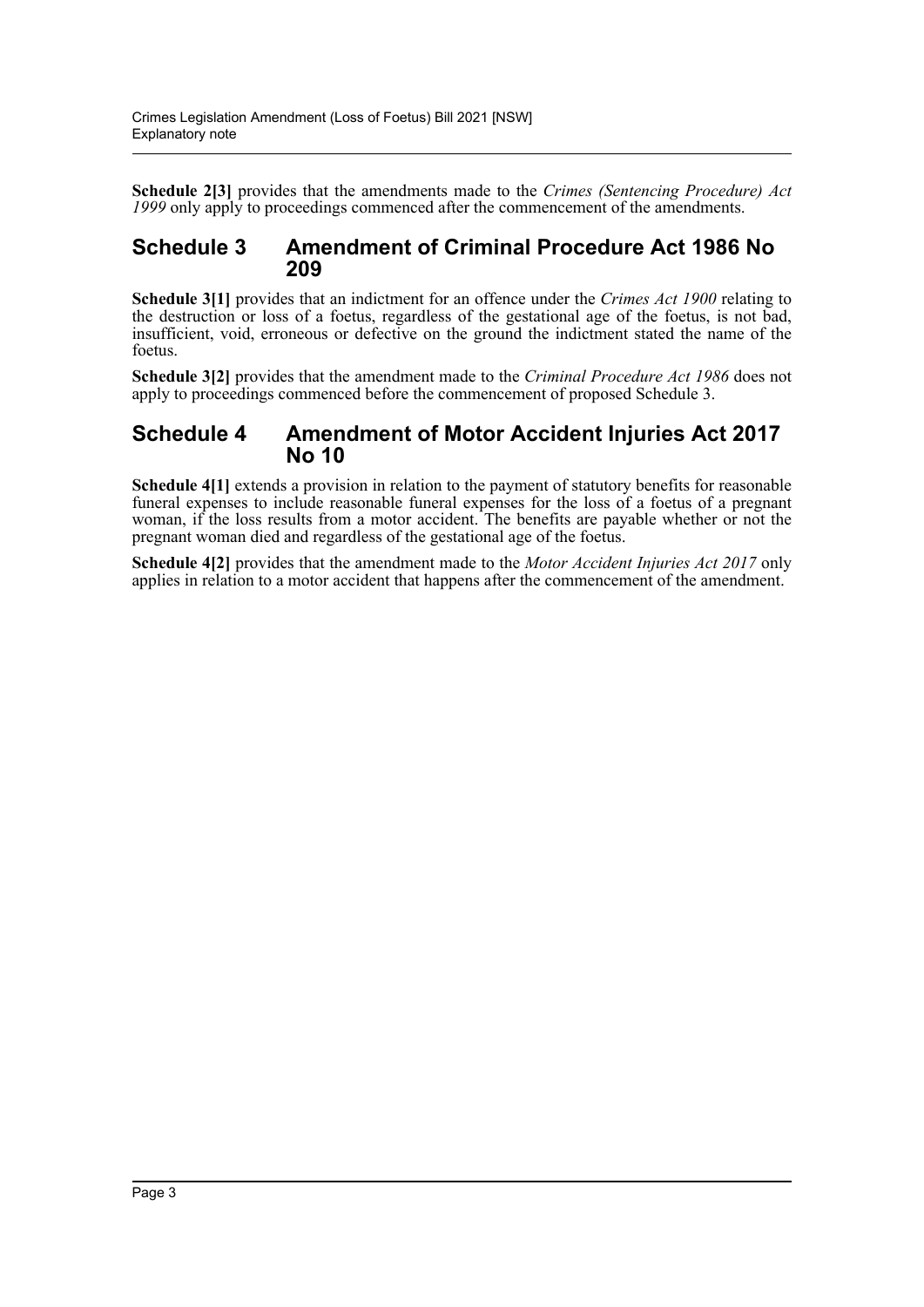First print



New South Wales

# **Crimes Legislation Amendment (Loss of Foetus) Bill 2021**

# **Contents**

|                   |                                                           | Page |
|-------------------|-----------------------------------------------------------|------|
|                   | Name of Act                                               | 2    |
|                   | Commencement                                              | 2    |
| Schedule 1        | Amendment of Crimes Act 1900 No 40                        | 3    |
| <b>Schedule 2</b> | Amendment of Crimes (Sentencing Procedure) Act 1999 No 92 | 6    |
| Schedule 3        | <b>Amendment of Criminal Procedure Act 1986 No 209</b>    |      |
| Schedule 4        | Amendment of Motor Accident Injuries Act 2017 No 10       | 8    |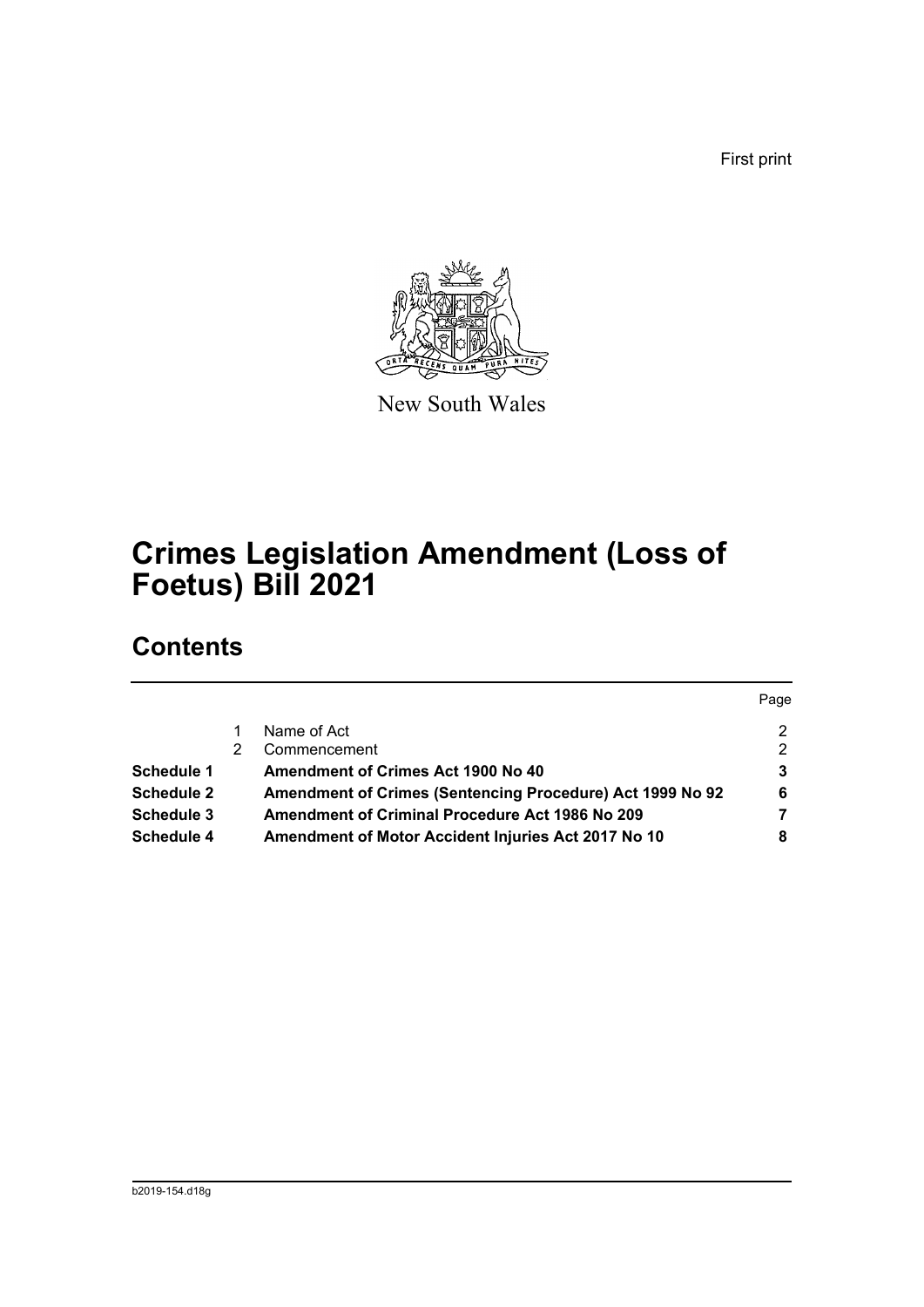

New South Wales

# **Crimes Legislation Amendment (Loss of Foetus) Bill 2021**

No , 2021

### **A Bill for**

An Act to amend the *Crimes Act 1900* to create new offences in relation to causing the loss of a foetus of a pregnant woman; and to make consequential amendments to other Acts.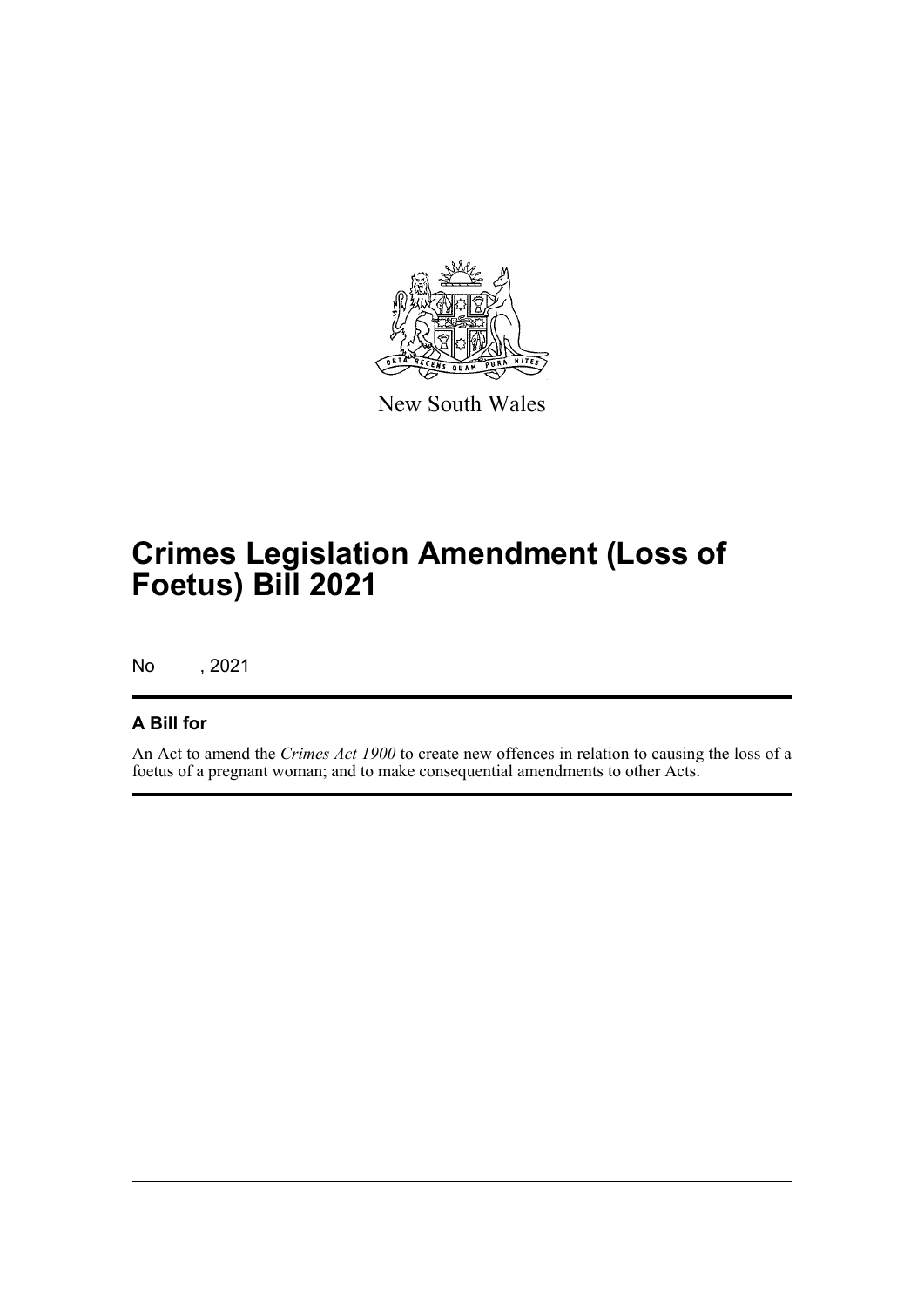Crimes Legislation Amendment (Loss of Foetus) Bill 2021 [NSW]

<span id="page-5-1"></span><span id="page-5-0"></span>

| The Legislature of New South Wales enacts—                              | $\mathbf 1$   |
|-------------------------------------------------------------------------|---------------|
| Name of Act                                                             | $\mathcal{P}$ |
| This Act is the Crimes Legislation Amendment (Loss of Foetus) Act 2021. | 3             |
| <b>Commencement</b>                                                     | 4             |
| This Act commences on a day or days appointed by proclamation.          | 5             |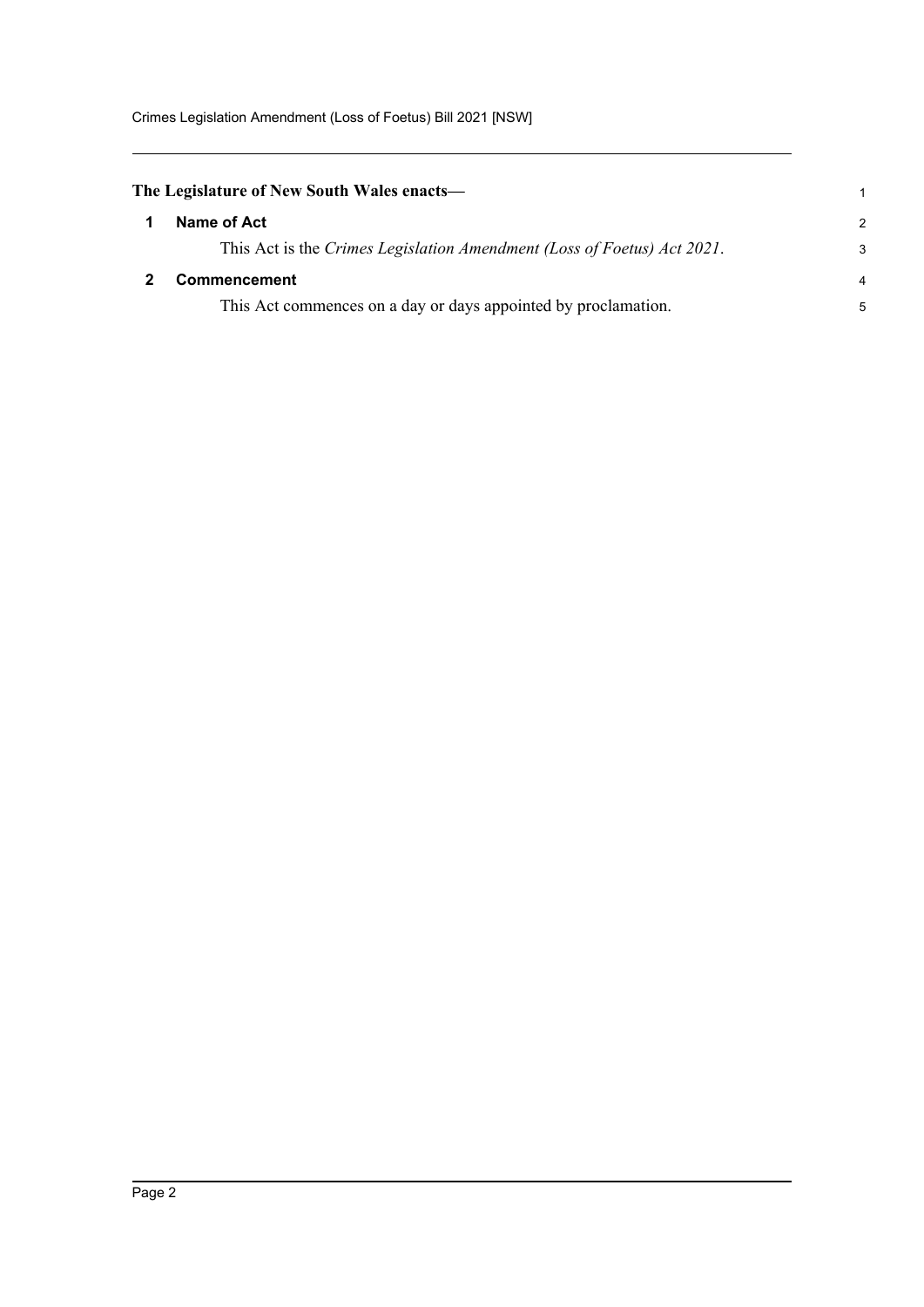<span id="page-6-0"></span>

|     | <b>Schedule 1</b> |                                     | <b>Amendment of Crimes Act 1900 No 40</b>                                                                                                                                                                                                                                                                                                           | 1                          |
|-----|-------------------|-------------------------------------|-----------------------------------------------------------------------------------------------------------------------------------------------------------------------------------------------------------------------------------------------------------------------------------------------------------------------------------------------------|----------------------------|
| [1] |                   |                                     | Sections 54A and 54B                                                                                                                                                                                                                                                                                                                                | $\overline{c}$             |
|     |                   |                                     | Insert after section 54—                                                                                                                                                                                                                                                                                                                            | 3                          |
|     | 54A               | Offence of causing loss of a foetus |                                                                                                                                                                                                                                                                                                                                                     |                            |
|     |                   | (1)                                 | A person commits an offence against this section (an <i>offence of causing the</i><br><i>loss of a foetus</i> ) if—                                                                                                                                                                                                                                 | 4<br>5<br>6                |
|     |                   |                                     | the person's act or omission constitutes an offence under a GBH<br>(a)<br>provision (the <i>relevant GBH provision</i> ), and                                                                                                                                                                                                                       | 7<br>8                     |
|     |                   |                                     | the act or omission consists of, or includes, causing the loss of a foetus<br>(b)<br>of a pregnant woman.                                                                                                                                                                                                                                           | 9<br>10                    |
|     |                   | (2)                                 | To avoid doubt, if the act or omission that caused the loss of the foetus of the<br>pregnant woman caused other injuries to the pregnant woman, the person may,<br>in addition to the offence of causing the loss of a foetus, be charged and<br>convicted of another offence under this Act in relation to the pregnant<br>woman's other injuries. | 11<br>12<br>13<br>14<br>15 |
|     |                   | (3)                                 | A person who commits an offence of causing the loss of a foetus is liable for<br>a maximum penalty that equals the total of the following—                                                                                                                                                                                                          | 16<br>17                   |
|     |                   |                                     | the maximum penalty for the relevant GBH provision,<br>(a)                                                                                                                                                                                                                                                                                          | 18                         |
|     |                   |                                     | 3 years' imprisonment.<br>(b)                                                                                                                                                                                                                                                                                                                       | 19                         |
|     |                   | (4)                                 | In sentencing a defendant for an offence of causing the loss of a foetus and<br>another offence committed against the pregnant woman arising from the same<br>act or omission, a court-                                                                                                                                                             | 20<br>21<br>22             |
|     |                   |                                     | may take into account any other injuries caused to the pregnant woman<br>(a)<br>by the defendant's act or omission, but                                                                                                                                                                                                                             | 23<br>24                   |
|     |                   |                                     | may not impose a total sentence that is more than the maximum penalty<br>(b)<br>referred to in subsection $(3)$ .                                                                                                                                                                                                                                   | 25<br>26                   |
|     |                   | (5)                                 | In a proceeding for an offence of causing the loss of a foetus it is not necessary<br>for the prosecution to prove that the defendant knew, or ought reasonably to<br>have known, that the woman was pregnant, unless that knowledge is an<br>element of the relevant GBH provision.                                                                | 27<br>28<br>29<br>30       |
|     |                   | (6)                                 | This section does not apply to—                                                                                                                                                                                                                                                                                                                     | 31                         |
|     |                   |                                     | (a) the termination of a pregnancy under the <i>Abortion Law Reform Act</i><br>2019, or                                                                                                                                                                                                                                                             | 32<br>33                   |
|     |                   |                                     | an act or omission of a pregnant woman that results in the loss of the<br>(b)<br>woman's foetus.                                                                                                                                                                                                                                                    | 34<br>35                   |
|     |                   | (7)                                 | In this section-                                                                                                                                                                                                                                                                                                                                    | 36                         |
|     |                   |                                     | <i>foetus</i> means a foetus-                                                                                                                                                                                                                                                                                                                       | 37                         |
|     |                   |                                     | of at least 20 weeks' gestation, or<br>(a)                                                                                                                                                                                                                                                                                                          | 38                         |
|     |                   |                                     | if it is not possible to reliably establish the period of gestation-that has<br>(b)<br>a body mass of at least 400 grams.                                                                                                                                                                                                                           | 39<br>40                   |
|     |                   |                                     | <b>GBH</b> provision means a provision of this Act that creates an offence involving<br>physical elements of causing grievous bodily harm to a person.                                                                                                                                                                                              | 41<br>42                   |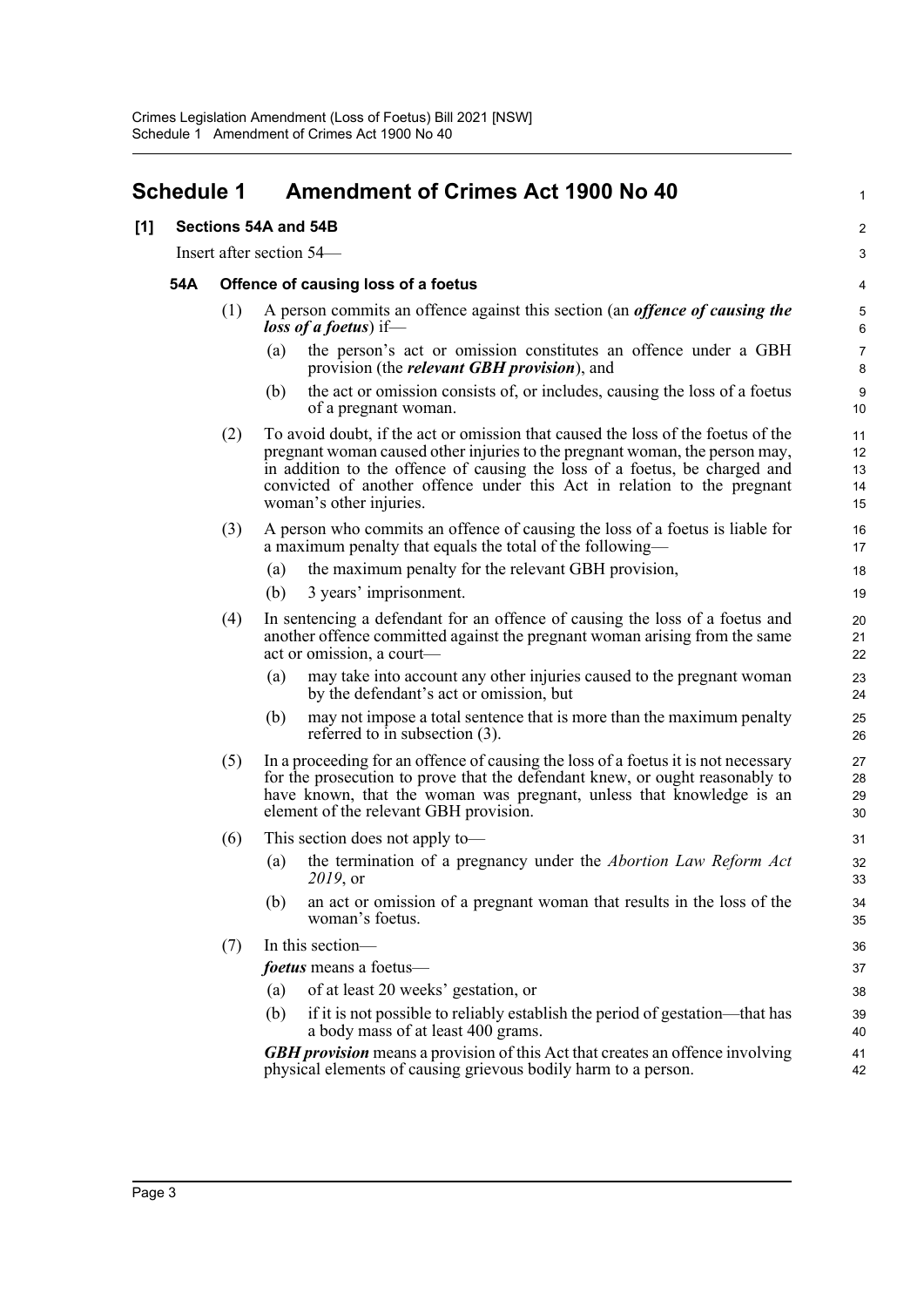|     | 54B |     |     | Offence of causing loss of a foetus (death of pregnant woman)                                                                                                                                                                                                                                | 1                        |
|-----|-----|-----|-----|----------------------------------------------------------------------------------------------------------------------------------------------------------------------------------------------------------------------------------------------------------------------------------------------|--------------------------|
|     |     | (1) |     | A person commits an offence against this section (an <i>offence of causing the</i><br>loss of a foetus (death of pregnant woman)) if—                                                                                                                                                        | $\sqrt{2}$<br>$\sqrt{3}$ |
|     |     |     | (a) | the person's act or omission constitutes an offence under a homicide<br>provision (the <i>relevant homicide provision</i> ), and                                                                                                                                                             | $\pmb{4}$<br>$\sqrt{5}$  |
|     |     |     | (b) | the victim of the offence is a pregnant woman, and                                                                                                                                                                                                                                           | 6                        |
|     |     |     | (c) | the act or omission includes causing the loss of the pregnant woman's<br>foetus.                                                                                                                                                                                                             | $\overline{7}$<br>8      |
|     |     | (2) |     | A person may be charged with an offence of causing the loss of a foetus (death<br>of pregnant woman) in relation to an act or omission of the person only if the<br>person is also charged with an offence under the relevant homicide provision<br>in relation to the same act or omission. | 9<br>10<br>11<br>12      |
|     |     | (3) |     | A person who commits an offence of causing the loss of a foetus (death of<br>pregnant woman) is liable for a maximum penalty of 3 years' imprisonment.                                                                                                                                       | 13<br>14                 |
|     |     | (4) |     | In a proceeding for an offence of causing the loss of a foetus (death of pregnant<br>woman) it is not necessary for the prosecution to prove that the defendant<br>knew, or ought reasonably to have known, that the woman was pregnant.                                                     | 15<br>16<br>17           |
|     |     | (5) |     | This section does not apply to—                                                                                                                                                                                                                                                              | 18                       |
|     |     |     | (a) | the termination of a pregnancy under the <i>Abortion Law Reform Act</i><br>2019, or                                                                                                                                                                                                          | 19<br>20                 |
|     |     |     | (b) | an act or omission of a pregnant woman that results in the loss of the<br>woman's foetus.                                                                                                                                                                                                    | 21<br>22                 |
|     |     | (6) |     | In this section-                                                                                                                                                                                                                                                                             | 23                       |
|     |     |     |     | <i>foetus</i> means a foetus—                                                                                                                                                                                                                                                                | 24                       |
|     |     |     | (a) | of at least 20 weeks' gestation, or                                                                                                                                                                                                                                                          | 25                       |
|     |     |     | (b) | if it is not possible to reliably establish the period of gestation—that has<br>a body mass of at least 400 grams.                                                                                                                                                                           | 26<br>27                 |
|     |     |     |     | <b>homicide provision</b> means the following provisions—                                                                                                                                                                                                                                    | 28                       |
|     |     |     | (a) | section 18,                                                                                                                                                                                                                                                                                  | 29                       |
|     |     |     | (b) | section $25A(1)$ ,                                                                                                                                                                                                                                                                           | 30                       |
|     |     |     | (c) | section $25A(2)$ ,                                                                                                                                                                                                                                                                           | 31                       |
|     |     |     | (d) | section 25C,                                                                                                                                                                                                                                                                                 | 32                       |
|     |     |     | (e) | section $52A(1)$ ,                                                                                                                                                                                                                                                                           | 33                       |
|     |     |     | (f) | section 52A(2),                                                                                                                                                                                                                                                                              | 34                       |
|     |     |     | (g) | section $52AB(1)$ ,                                                                                                                                                                                                                                                                          | 35                       |
|     |     |     | (h) | section $52B(1)$ ,                                                                                                                                                                                                                                                                           | 36                       |
|     |     |     | (i) | section $52B(2)$ ,                                                                                                                                                                                                                                                                           | 37                       |
|     |     |     | (j) | section 93O.                                                                                                                                                                                                                                                                                 | 38                       |
| [2] |     |     |     | Schedule 11 Savings, transitional and other provisions                                                                                                                                                                                                                                       | 39                       |
|     |     |     |     | Insert at the end of the Schedule, with appropriate Part and clause numbering—                                                                                                                                                                                                               | 40                       |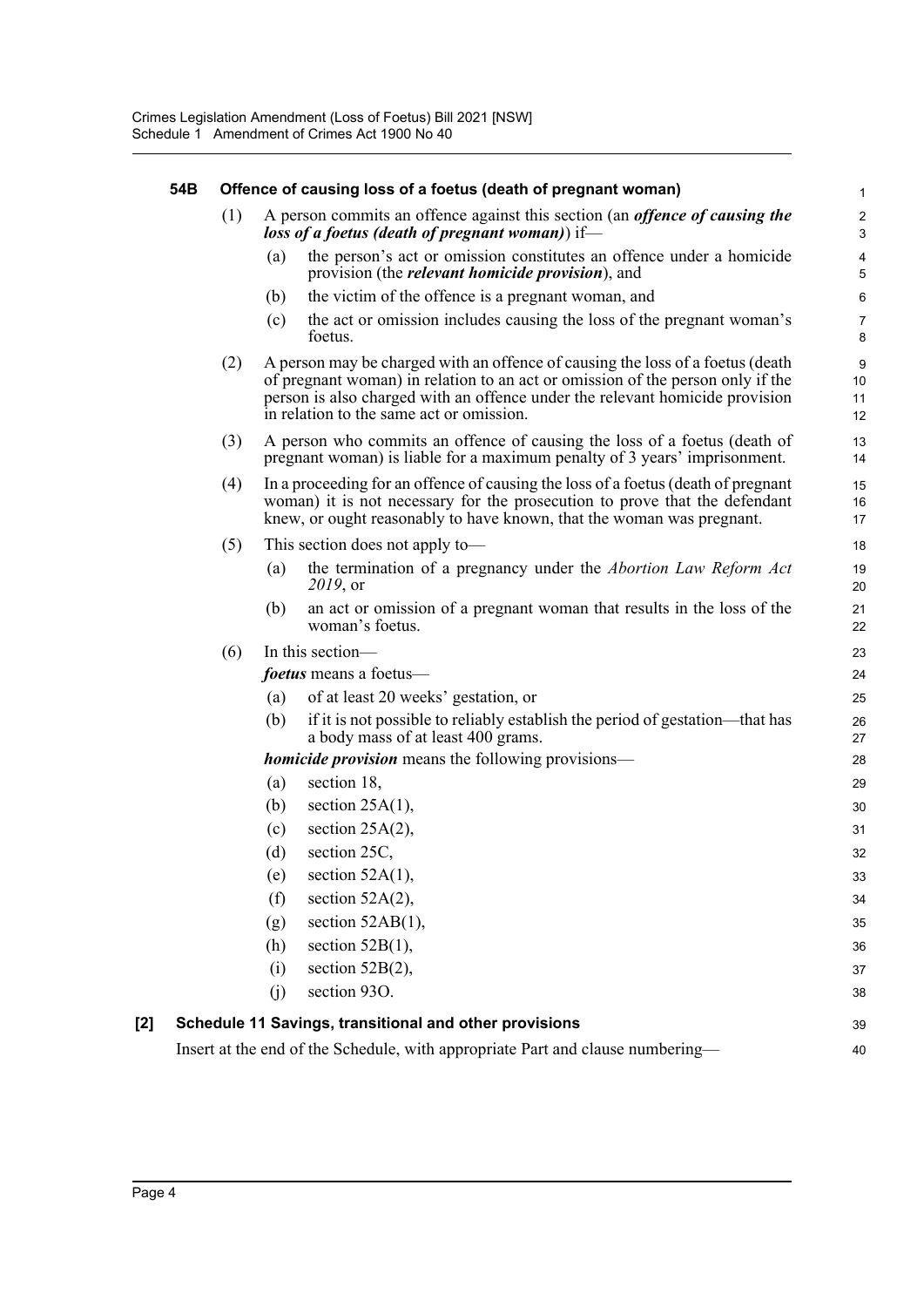## **Part Crimes Legislation Amendment (Loss of Foetus) Act 2021**

#### **Application of amendments**

Sections 54A and 54B, as inserted by the *Crimes Legislation Amendment (Loss of Foetus) Act 2021*, apply only to an offence alleged to have been committed on or after the commencement of the sections.

1 2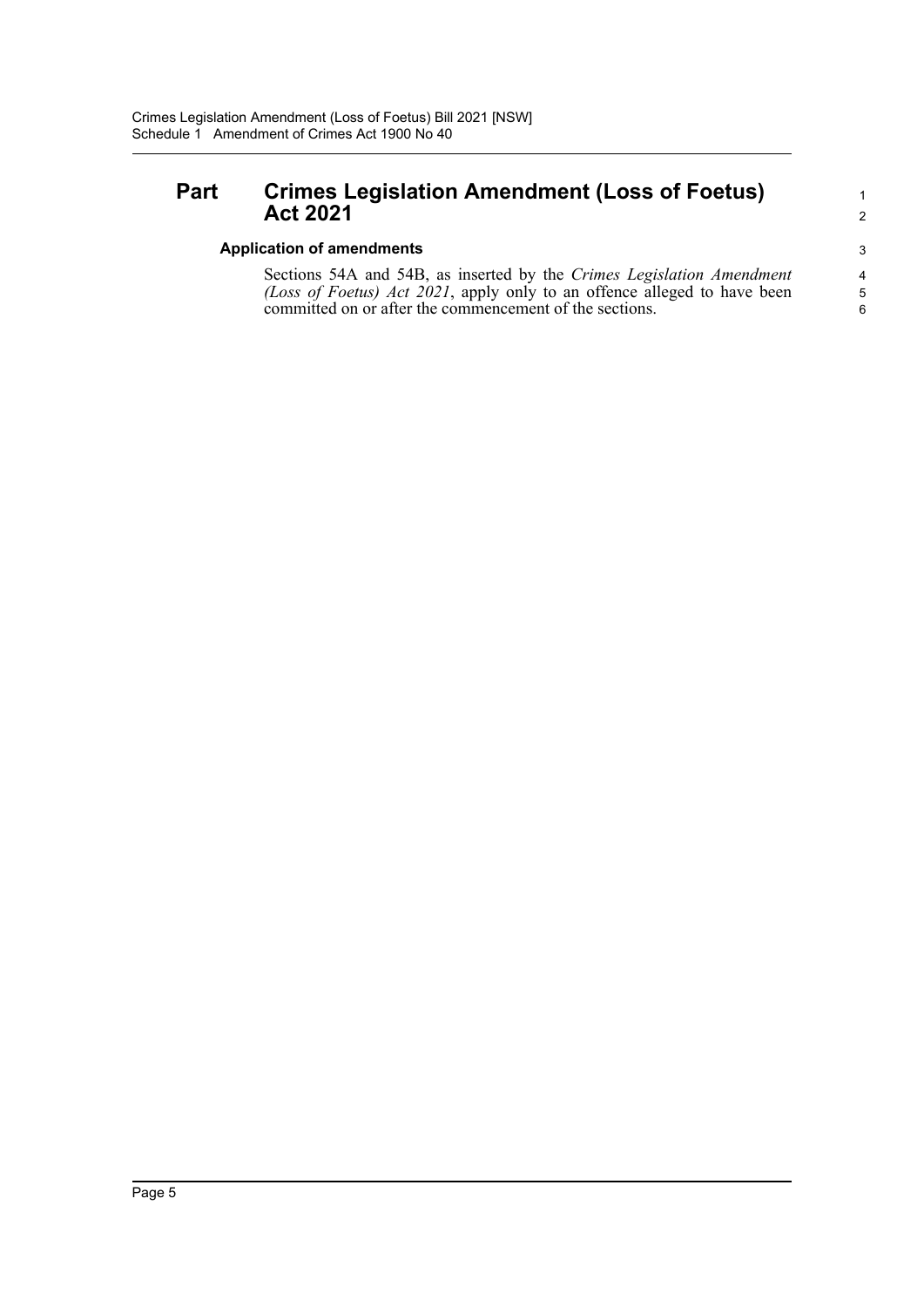## <span id="page-9-0"></span>**Schedule 2 Amendment of Crimes (Sentencing Procedure) Act 1999 No 92**

 $\mathcal{L}$ 3

30 31

32 33

1

#### **[1] Section 26 Definitions**

Omit the definition of *family victim*. Insert in alphabetical order—

*family victim* means any of the following persons, whether or not the person suffered personal harm as a result of the offence—

- (a) in relation to an offence as a direct result of which a primary victim has died—a person who was, at the time the offence was committed, a member of the primary victim's immediate family,
- (b) in relation to an offence committed against a primary victim who was pregnant at the time the offence was committed and as a result of which the foetus was lost, regardless of the gestational age of the foetus—a person who was, at the time the offence was committed, a member of the primary victim's immediate family, whether or not the primary victim died.

#### **[2] Section 28 Contents of victim impact statements**

Omit section 28(2). Insert instead—

- (2) A family victim in relation to an offence may prepare a statement (a *victim impact statement*) that contains—
	- (a) in relation to an offence as a direct result of which a primary victim has died—particulars of the impact of the primary victim's death on the family victim and other members of the primary victim's immediate family, and
	- (b) in relation to an offence committed against a primary victim who was pregnant at the time the offence was committed and as a result of which the foetus was lost, regardless of the gestational age of the foetus particulars of the impact of the loss of the foetus on—
		- (i) the family victim, and
		- (ii) other members of the primary victim's immediate family.

#### **[3] Schedule 2 Savings, transitional and other provisions**

Insert at the end of the Schedule, with appropriate Part and clause numbering—

### **Part Provision consequent on enactment of Crimes Legislation Amendment (Loss of Foetus) Act 2021**

#### **Application of amendments**

- (1) Section 28(2) and the new definition of family victim apply only to proceedings that are commenced on or after the commencement of the amendment Act, Schedule 2.
- (2) In this clause *amendment Act* means the *Crimes Legislation Amendment (Loss of Foetus) Act 2021*. *new definition* means the definition inserted in section 26 by the amendment Act.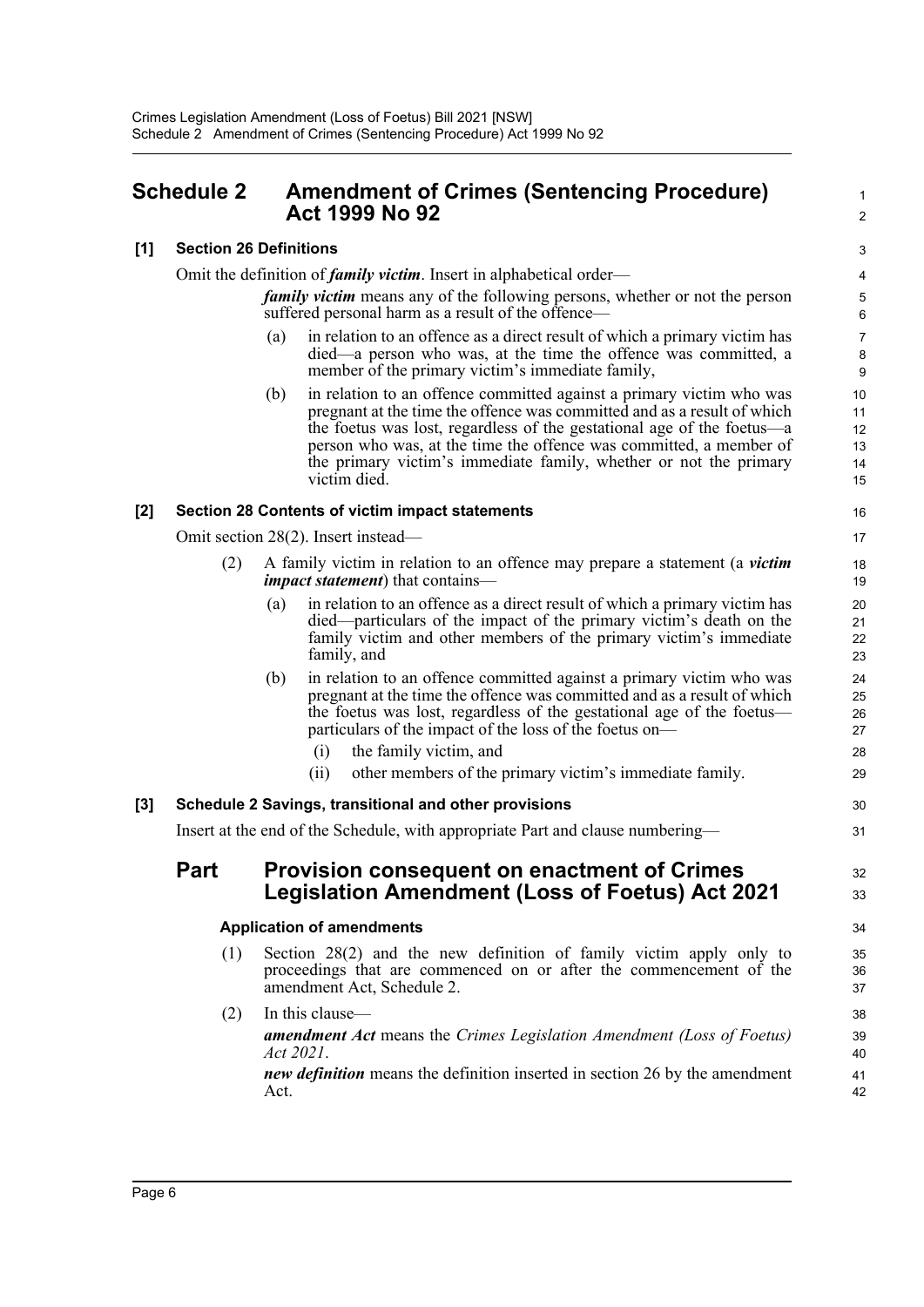<span id="page-10-0"></span>

|     | <b>Schedule 3</b>                                                              | <b>Amendment of Criminal Procedure Act 1986</b><br><b>No 209</b>                                                                                                                                                                                   | 1<br>$\overline{2}$ |  |
|-----|--------------------------------------------------------------------------------|----------------------------------------------------------------------------------------------------------------------------------------------------------------------------------------------------------------------------------------------------|---------------------|--|
| [1] |                                                                                | Section 16 Certain defects do not affect indictment                                                                                                                                                                                                | 3                   |  |
|     |                                                                                | Insert after section $16(1)(d)$ —                                                                                                                                                                                                                  | $\overline{4}$      |  |
|     |                                                                                | if the indictment is for an offence under the Crimes Act 1900 relating to<br>$\left( \mathrm{d} \mathrm{l} \right)$<br>the destruction or loss of a foetus, regardless of the gestational age of<br>the foetus—for stating the name of the foetus, | 5<br>6<br>7         |  |
| [2] | Schedule 2 Savings, transitional and other provisions                          |                                                                                                                                                                                                                                                    |                     |  |
|     | Insert at the end of the Schedule, with appropriate Part and clause numbering- |                                                                                                                                                                                                                                                    |                     |  |
|     | <b>Part</b>                                                                    | <b>Provision consequent on enactment of Crimes</b>                                                                                                                                                                                                 | 10                  |  |
|     |                                                                                | <b>Legislation Amendment (Loss of Foetus) Act 2021</b>                                                                                                                                                                                             | 11                  |  |
|     | <b>Application of amendments</b>                                               |                                                                                                                                                                                                                                                    |                     |  |
|     |                                                                                | The amendment made by the Crimes Legislation Amendment (Loss of Foetus)<br>Act 2021, Schedule 3[1] does not apply to proceedings that commenced before<br>the commencement of the Schedule.                                                        | 13<br>14<br>15      |  |